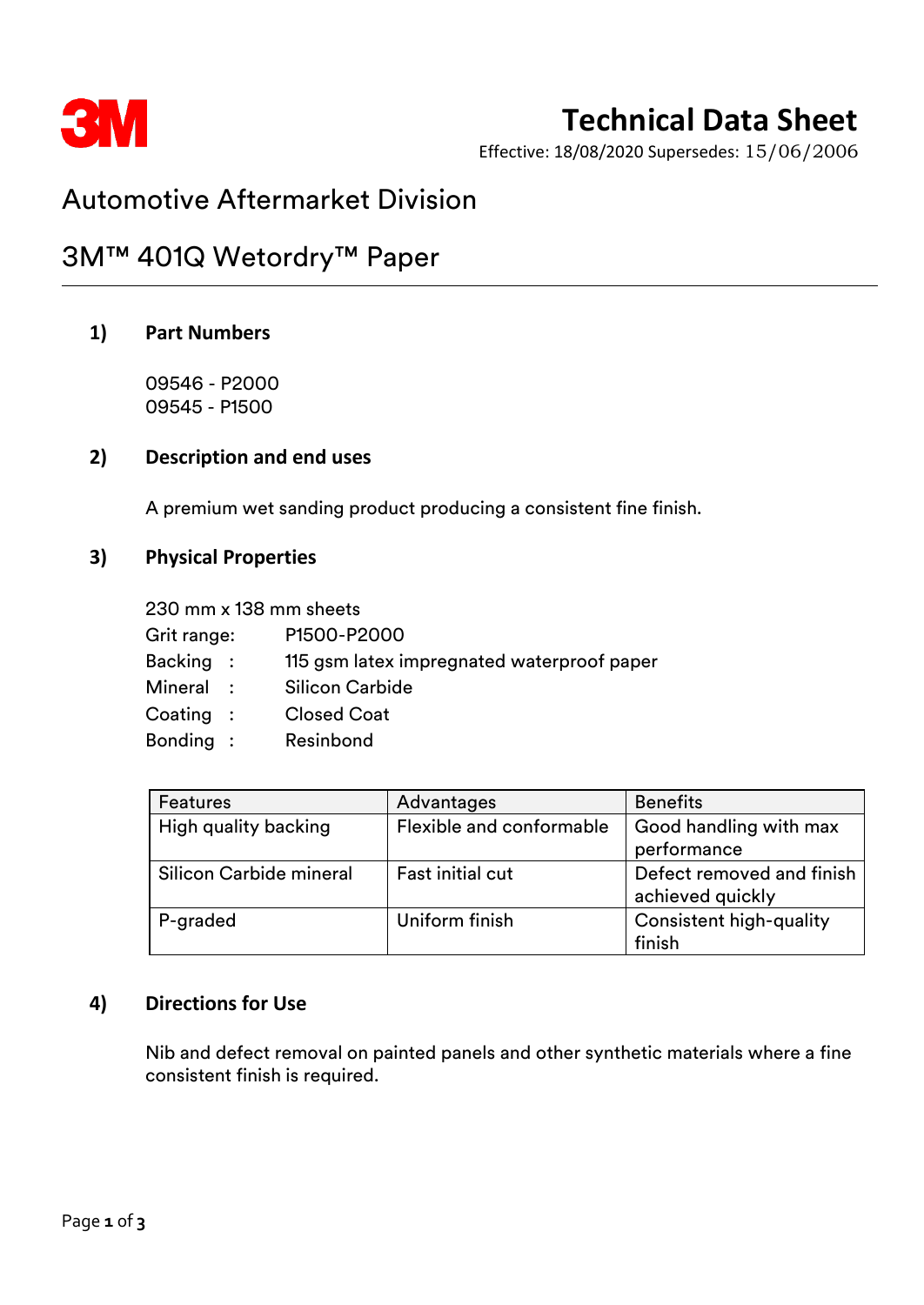

# **Technical Data Sheet**

Effective: 18/08/2020 Supersedes: 15/06/2006

### **5) Storage**

It is recommended that all Coated Abrasive products should be stored at constant levels of temperature and humidity within the ranges of 18-22°C, 50 65% RH. They should be kept away from damp (or cold) walls, windows or floors to avoid possible absorption. Equally storage adjacent to heat sources, e.g. steam pipes, radiators, hot air ducts, ovens, etc, should be avoided.

Product is best stored in original packaging until ready for use. Shelf life indefinite under these conditions.

### **6) Safety**

Use product in accordance with normal wet sanding.

Whenever possible, sanding should be carried out in a well-ventilated area and it is strongly recommended that suitable goggles, dust mask and gloves are worn.

#### **3M™ 401Q Wetordry™ Paper is designed FOR PROFESSIONAL INDUSTRIAL USE ONLY.**

#### **7) Disclaimer**

All statements, technical information and recommendations are based on tests we believe to be reliable as at the date of hereof, but the accuracy or completeness thereof is not guaranteed. Please ensure before using the product that it is suitable for your intended use. Since the conditions and methods of use of the product and of the information referred to herein are beyond our control, other than for fraudulent misrepresentation, 3M expressly disclaims any and all liability as to any results obtained or arising from any use of the product or reliance on such information.